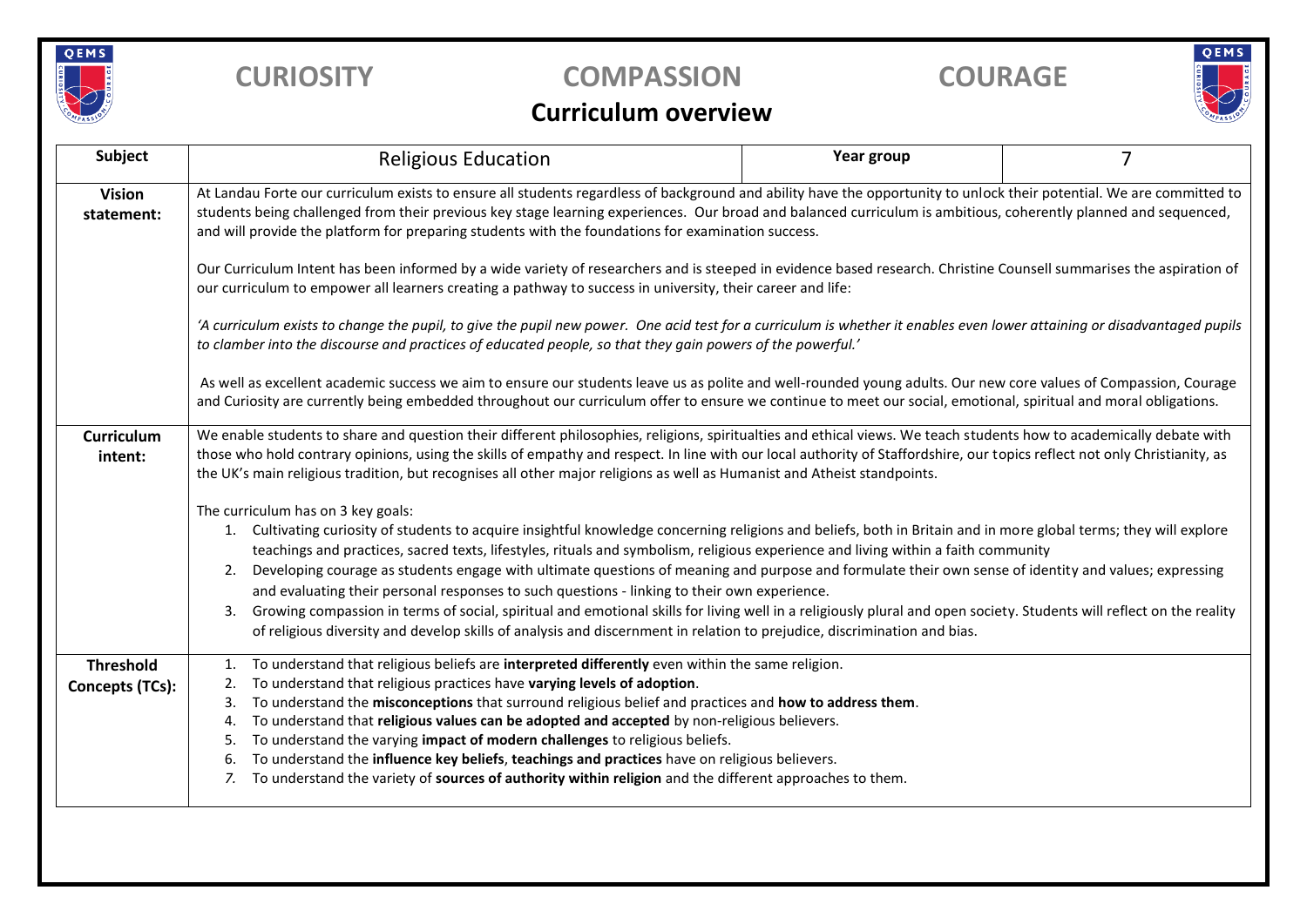| QEMS                                                 | <b>CURIOSITY</b>                                                                                                                                                                                                                                                                                                                                                                                                                                                                                                                                                                                                                                                                                                                                                                                                                                                                                      |                                     | <b>COMPASSION</b>                     |                                     | <b>COURAGE</b>                                                                                                                   | QEMS                                  |  |  |
|------------------------------------------------------|-------------------------------------------------------------------------------------------------------------------------------------------------------------------------------------------------------------------------------------------------------------------------------------------------------------------------------------------------------------------------------------------------------------------------------------------------------------------------------------------------------------------------------------------------------------------------------------------------------------------------------------------------------------------------------------------------------------------------------------------------------------------------------------------------------------------------------------------------------------------------------------------------------|-------------------------------------|---------------------------------------|-------------------------------------|----------------------------------------------------------------------------------------------------------------------------------|---------------------------------------|--|--|
| <b>KS2 National</b><br><b>Curriculum</b><br>summary: | Students build on their foundational knowledge from KS1 by having the following opportunities:<br>To study beliefs, teaching and sources of religion such as exploring different texts and religious figures.<br>To gain an understanding of how religious beliefs inform how people act in their lives such as celebrating religious festivals.<br>To study expressing meaning in religion potentially through the use of symbols and worship in various religious traditions.<br>To investigate meaning, purpose, and truth for example considering answers to hardship.<br>To contemplate purpose and truth, for example how religion deals with pain and suffering.<br>To consider values and commitments possibly including belonging to a religion, for example through religious ceremonies.<br>Throughout students look at differences in how religions are followed.<br>For more information |                                     |                                       |                                     |                                                                                                                                  |                                       |  |  |
|                                                      |                                                                                                                                                                                                                                                                                                                                                                                                                                                                                                                                                                                                                                                                                                                                                                                                                                                                                                       |                                     |                                       |                                     | https://www.stedwardscheddleton.co.uk/wp-content/uploads/2021/08/New-Syllabus-for-Religions-Education-2016-25-11-2016 0948-1.pdf |                                       |  |  |
| Learner skills:                                      | Critical thinking<br><b>CRITICAL THINKING</b>                                                                                                                                                                                                                                                                                                                                                                                                                                                                                                                                                                                                                                                                                                                                                                                                                                                         | Organisation<br><b>ORGANISATION</b> | Collaboration<br><b>COLLABORATION</b> | Adaptability<br><b>ADAPTABILITY</b> | Oracy<br><b>ORACY</b>                                                                                                            | Self-quizzing<br><b>SELF QUIZZING</b> |  |  |
|                                                      | Term 6 Jun-Jul                                                                                                                                                                                                                                                                                                                                                                                                                                                                                                                                                                                                                                                                                                                                                                                                                                                                                        |                                     |                                       |                                     |                                                                                                                                  |                                       |  |  |
| <b>The Big</b><br>Question                           | What is Religious Education?                                                                                                                                                                                                                                                                                                                                                                                                                                                                                                                                                                                                                                                                                                                                                                                                                                                                          |                                     |                                       |                                     |                                                                                                                                  |                                       |  |  |
| <b>Big picture</b><br>questions:                     | What is ethics?                                                                                                                                                                                                                                                                                                                                                                                                                                                                                                                                                                                                                                                                                                                                                                                                                                                                                       |                                     |                                       |                                     |                                                                                                                                  |                                       |  |  |
| Content<br>(Linked to TCs):                          | To discover what ethics is including key theories such as Divine Command Theory and Applied Ethics<br>To review and evaluate the impact of ethical theories on key issues<br>To come to your own conclusion whether or not issues in the world are ok based on ethical theories.                                                                                                                                                                                                                                                                                                                                                                                                                                                                                                                                                                                                                      |                                     |                                       |                                     |                                                                                                                                  |                                       |  |  |
|                                                      |                                                                                                                                                                                                                                                                                                                                                                                                                                                                                                                                                                                                                                                                                                                                                                                                                                                                                                       |                                     |                                       |                                     |                                                                                                                                  |                                       |  |  |